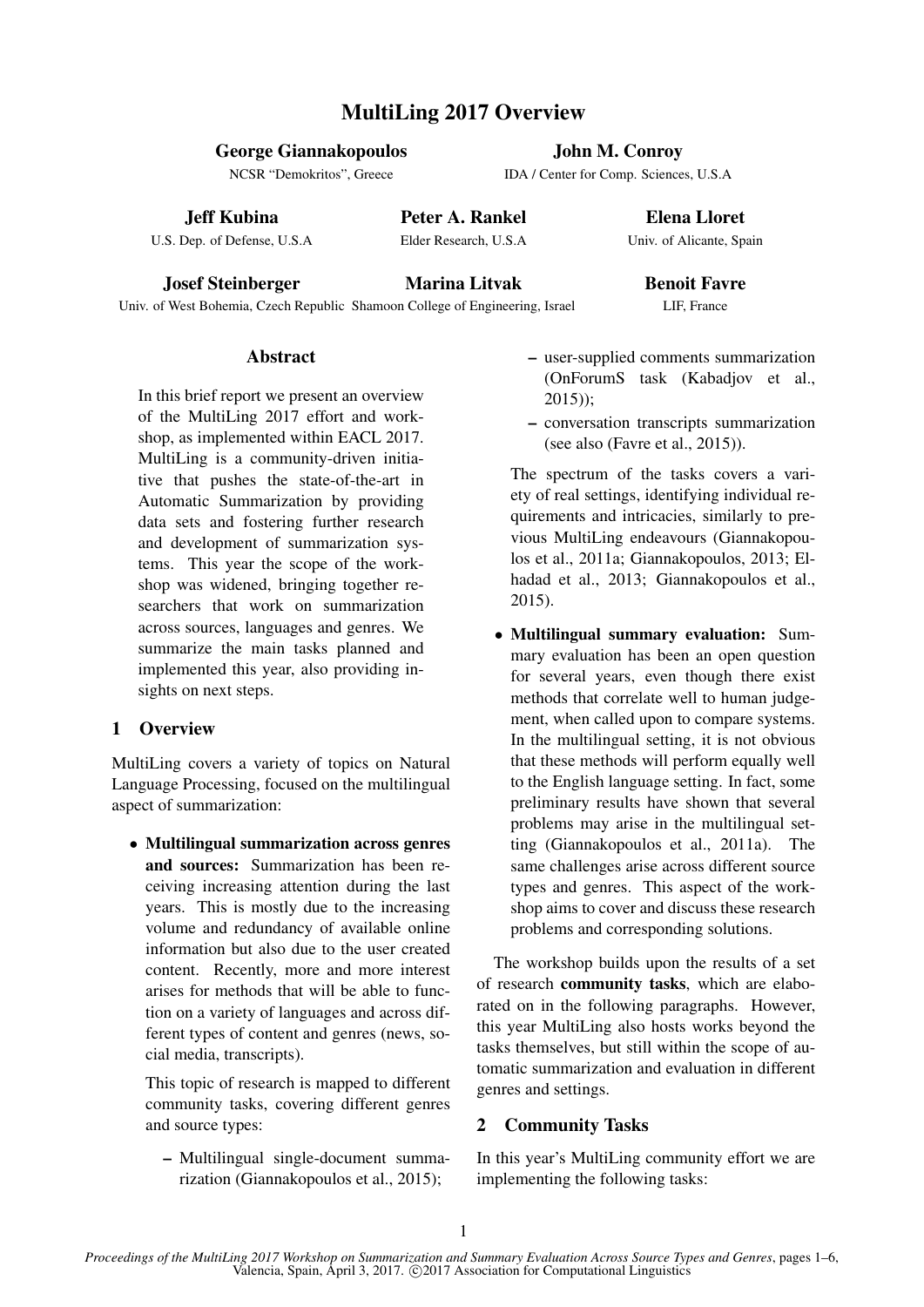- Multilingual Single-Document Summarization (MSS)
- Multilingual Summary Evaluation (MSE)
- Online Forum Summarization (OnForumS)
- Call Centre Conversation Summarization (CCCS)
- Headline Generation Task (HG)

Due to time limitations, all but the MSS and OnForumS tasks will run beyond the workshop timespan, thus the proceedings will be complemented by the proceedings addendum  $<sup>1</sup>$ , contain-</sup> ing system reports and evaluation results.

# 3 Multilingual Single-Document Summarization Task Overview

The Multilingual Single-document Summarization 2017 posed a task to measure the performance of multilingual, single-document, summarization systems using a dataset derived from the featured articles of 41 Wikipedias. The objective was to assess the performance of automatic summarization techniques on text documents covering a diverse range of languages and topics outside the news domain. This section describes the task, the dataset and the methods to be used to evaluate the submitted summaries. To give amble time for evaluation the results and analysis will be presented at the workshop and published later. The objective of this task, like the 2015 Multilingual Singledocument Summarization Task, was to stimulate research and assess the performance of automatic single-document summarization systems on documents covering a large range of sizes, languages, and topics.

#### 3.1 Task and Dataset Description

Each participating system of the task was to compute a summary for each document in at least one of the datasets 41 languages. To remove any potential bias in the evaluation of generated summaries that are too small, the human summary length in characters was provided for each test document and generated summaries were expected to be close to it.

The testing dataset was created using the same steps as reported in Section 2 of (Giannakopoulos et al., 2015) and excluded the articles in the training dataset (which was the testing dataset for the task in 2015). For each language Table 1 contains the mean character size of the summary and body of the articles selected for the test dataset. Within the dataset there is no correlation between the summary and body size of the articles, in fact, the variance in the summary size is small. This is likely because Wikipedia style requirements dictate that a summary be at most four paragraphs, $<sup>2</sup>$ </sup> regardless of article size, and paragraphs be reasonably sized.<sup>3</sup>

#### 3.2 Preprocessing and Evaluation

For the evaluation the baseline summary for each article in the dataset was the prefix substring of the article's body text having the same length as the human summary of the article. An oracle summary was also computed for each article using the combinatorial covering algorithm in (Davis et al., 2012) by selecting sentences from its body text to cover the tokens in the human summary using as few sentences as possible until its size exceeded the human summary, upon which it was truncated.

Preprocessing of all the submitted and human summaries was performed using the Natural Language Toolkit (Bird et al., 2009). Sentence splitting was done using *punkt()*. Models based on the Wikipedia data were built for each language. For each summary the pre-processing steps were:

- 1. all multiple white-spaces and control characters are convert to a single space
- 2. any leading space is removed
- 3. the resulting text string is truncated to the human summary length
- 4. the text is tokenized and, if possible, lemmatized
- 5. all tokens without a letter or number are discarded
- 6. all remaining tokens are lowercased.

 $\overline{^{1}Cf}$  http://multiling.iit. demokritos.gr/pages/view/1638/ multiling-2017-proceedings-addendum .

<sup>2</sup>https://en.wikipedia.org/wiki/ Wikipedia:LEAD <sup>3</sup>https://en.wikipedia.org/wiki/ Wikipedia:WBA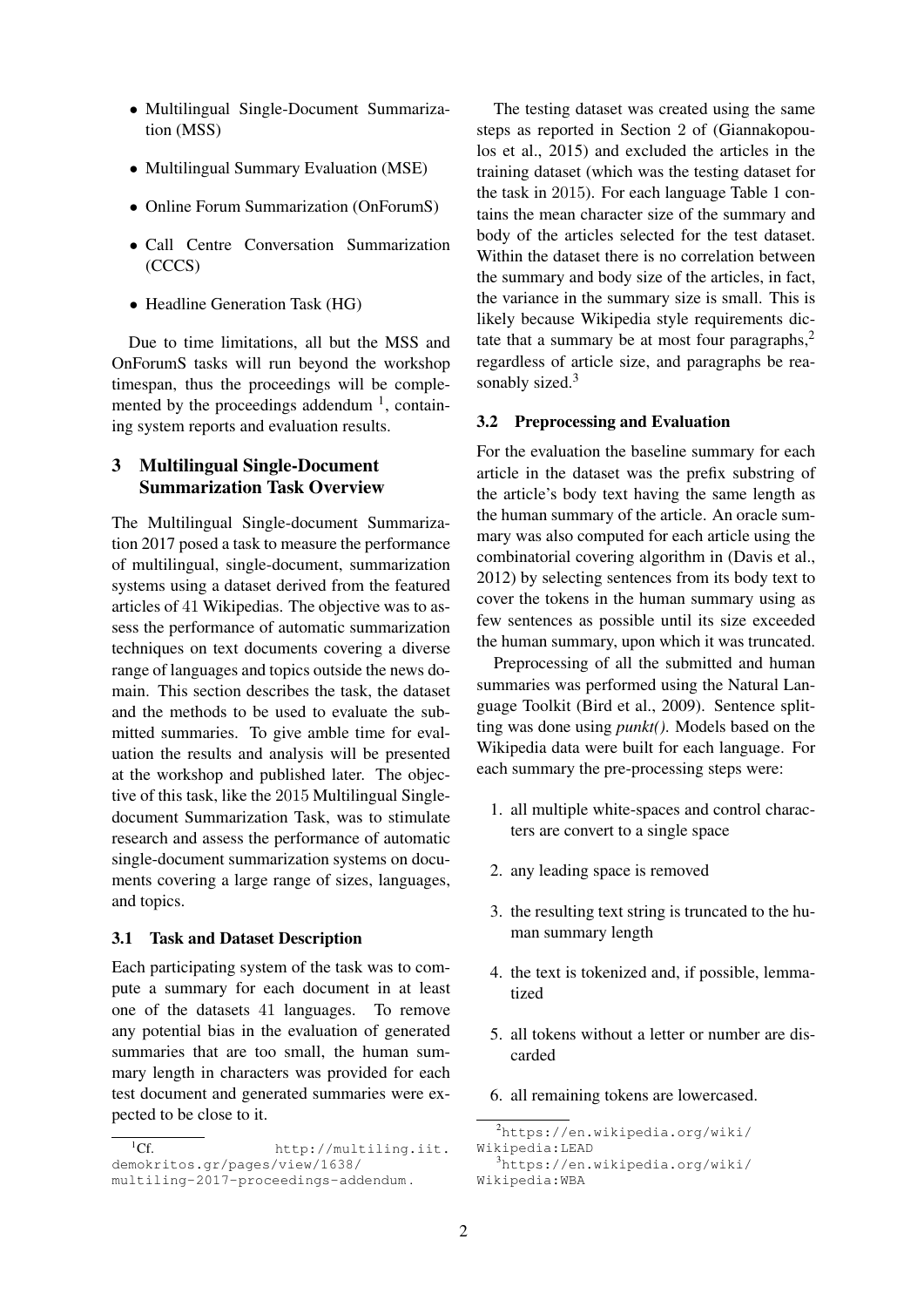| Iso                    | LANGUAGE       | <b>SUMMARY</b> | <b>BODY</b>   | <b>ISO</b>    | LANGUAGE   | <b>SUMMARY</b> | <b>BODY</b>   |
|------------------------|----------------|----------------|---------------|---------------|------------|----------------|---------------|
| af                     | Afrikaans      | 1743 (784)     | 32407 (20378) | ka            | Georgian   | 1114 (682)     | 23626 (23018) |
| ar                     | Arabic         | 2129 (1045)    | 38682 (16354) | ko            | Korean     | 905 (491)      | 15723 (7098)  |
| az                     | Azerbaijani    | 1375 (937)     | 48687 (45855) | $\mathbf{li}$ | Limburgish | 569 (237)      | 14177 (16326) |
| bg                     | Bulgarian      | 1451 (782)     | 29421 (10774) | 1v            | Latvian    | 1334 (514)     | 25292 (13464) |
| bs                     | <b>Bosnian</b> | 1275 (801)     | 26497 (15319) | mr            | Marathi    | 970 (653)      | 14727 (8438)  |
| ca                     | Catalan        | 1733 (906)     | 28536 (14460) | ms            | Malay      | 1420 (952)     | 22820 (16851) |
| $\mathbf{c}\mathbf{s}$ | Czech          | 1947 (745)     | 33751 (24010) | nl            | Dutch      | 1316 (562)     | 36638 (18062) |
| de                     | German         | 1122 (470)     | 42838 (30382) | nn            | Norwegian  | 965 (493)      | 17772 (9073)  |
| el                     | Greek          | 1582 (905)     | 36081 (16652) | no            | Nor.-Bok.  | 1808 (913)     | 37128 (22024) |
| en                     | English        | 1878 (735)     | 20683 (9644)  | pl            | Polish     | 1470 (687)     | 31460 (16319) |
| eo                     | Esperanto      | 1286 (875)     | 22905 (10279) | pt            | Portuguese | 2247 (759)     | 37189 (16777) |
| es                     | Spanish        | 2083 (892)     | 47670 (39981) | ro            | Romanian   | 2204 (710)     | 38973 (20349) |
| eu                     | <b>Basque</b>  | 1105 (742)     | 23558 (16672) | ru            | Russian    | 1855 (915)     | 59337 (27360) |
| fa                     | Persian        | 1850 (581)     | 29525 (13172) | simple        | Simp. Eng. | 973 (351)      | 9793 (7027)   |
| fi                     | Finnish        | 1135 (406)     | 23971 (10538) | sk            | Slovak     | 1104(631)      | 26102 (11024) |
| $_{\rm fr}$            | French         | 1924 (884)     | 65960 (41289) | th            | Thai       | 1851 (951)     | 30549 (15203) |
| hr                     | Croatian       | 1398 (1119)    | 22430 (13583) | tr            | Turkish    | 2059 (807)     | 32240 (23667) |
| id                     | Indonesian     | 1813 (964)     | 26634 (18564) | tt            | Tagalog    | 1149 (779)     | 23648 (14139) |
| it                     | Italian        | 1743 (701)     | 51461 (20832) | uk            | Ukrainian  | 1023 (758)     | 35552 (32014) |
| ja                     | Japanese       | 383 (275)      | 21349 (14694) | zh            | Chinese    | 662 (245)      | 10614 (6338)  |
| jv                     | Javanese       | 1118 (855)     | 14033 (10810) |               |            |                |               |

Table 1: Dataset Languages and Sizes

Table 1: The table lists the languages in the dataset with the first column containing the ISO code for each the language, the second column the name of the language, and the remaining columns containing the mean size, in characters, and standard deviation, in parentheses, of the summary and body of the article. For example, for English the mean size of the human summaries is 1,857 characters.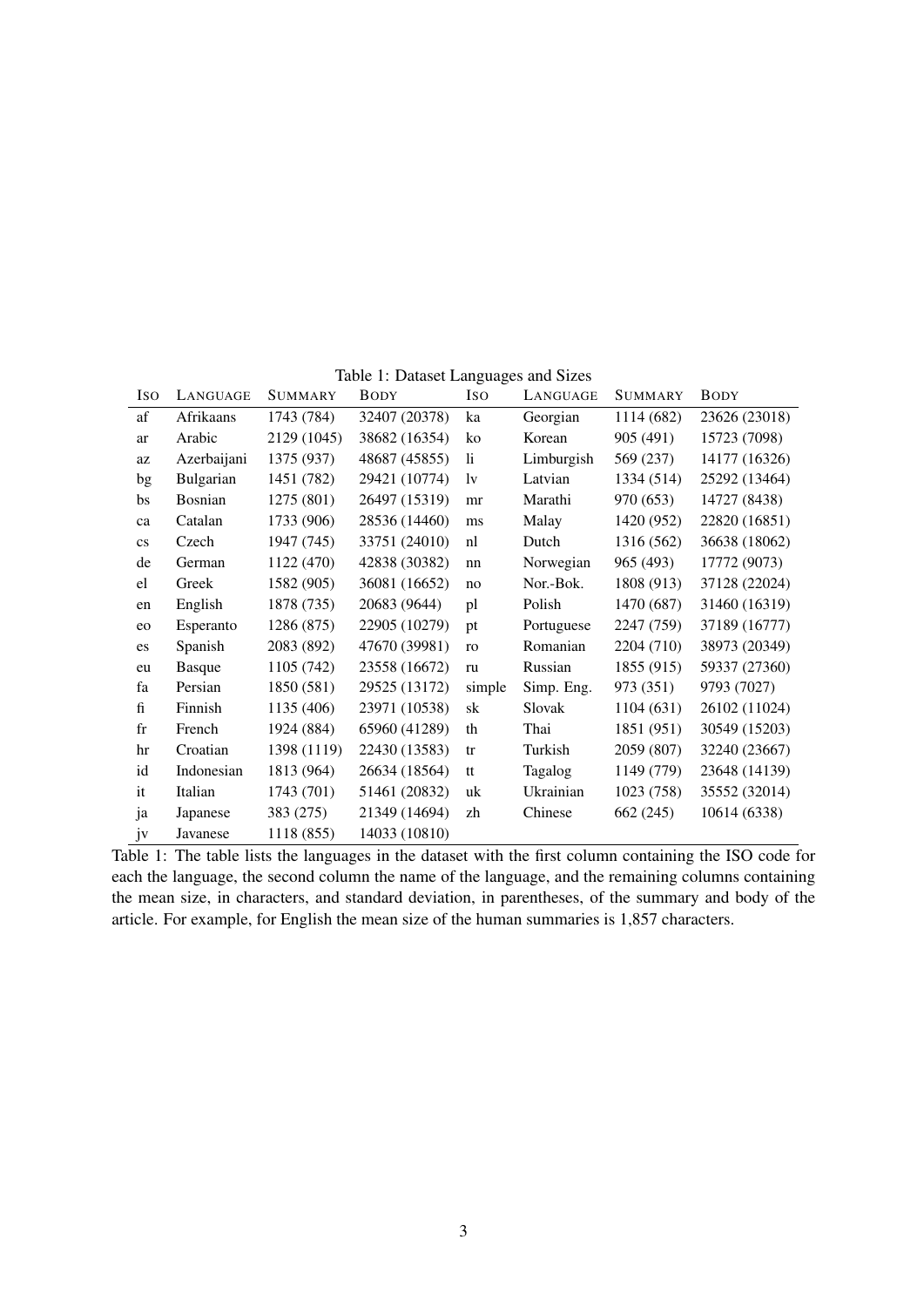As of the time of publication of the proceedings, three teams have participated and automatic methods of scoring the subumissions, using ROUGE (Lin, 2004) and MeMoG (Gia, ), are underway and will be presented at the EACL 2017 workshop. A human evaluation will proceed afterwards.

### 4 OnForumS Task

Further to the pilot of OnForumS in 2015, we organized the task again in 2017 with a brand new dataset. The OnForumS task investigates how the mass of comments found on news providers web sites can be summarized. We posit that a crucial initial step towards that goal is to determine what comments link to, be that either specific news snippets or comments by other users. Furthermore, a set of labels for a given link may be articulated to capture phenomena such as agreement and sentiment with respect to the comment target. Solving this labelled linking problem can enable recognition of salience (e.g., snippets/comments with most links) and relations between comments (e.g., agreement).

The OnForumS task is a particular specification of the linking task, in which systems take as input a news article with comments and were asked to link and label (sentiment, argument) each comment to sentences in the article, to the article topic as a whole or to other comments. The set of possible labels is for sentiment is [POS, NEUT, NEG] and the set of possible argument labels is [IN FA-VOR, AGAINST, IMPARTIAL].

This year we focus on English (The Guardian) and Italian (La Repubblica) as in the previous edition and we released the 2015 test data as training data.

The 2017 text collection contains 19 English and 19 Italian articles. This year we had 4 participanting teams and together with two baselines we received 9 runs. The evaluation focuses on how many of the links and labels were correctly identified, as in the previous OnForumS run. The next step is to manually validate the links and labels using CrowdFlower.

#### 5 MultiLingual Summary Evaluation

The summary evaluation task revisits the multilingually applicable evaluation challenge. The aim is to introduce novel, automatic evaluation methods of summary evaluation. Even though, currently, systems are evaluated using the ROUGE (Lin, 2004) and MeMoG (Gia, ) metrics, there exists a big gap between automatic methods and manual annotations, especially in non-English settings (Giannakopoulos et al., 2011b).

This year's task reuses the MultiLing 2013 and 2015 single-document and multi-document summarization corpora and evalautions. Furthermore, we generate summary variations (often through inducing "noise"), which the evaluation systems will be asked to grade. These variations include:

- Sentence re-ordering;
- Random sentence replacement;
- Merging between different summaries.

All the above changes will be studied, to understand the strengths and weaknesses of different evaluation methods with respect to these synthetic deviations. Then, a human evaluation will be conducted to see whether humans respond similarly to the automatic methods with respect to the different noise types.

The aim of this task and study is to understand how variations of text change its perceived quality of a summary. It also aims to highlight the (in)sufficiency of existing methods in the multilingual setting and promote new, more robust approaches for summary evaluation.

#### 6 Tasks in preparation

#### 6.1 Headline Generation

The Headline Generation (HG) task aims to explore some of the challenges highlighted by current state of the art approaches on creating informative headlines to news articles: non-descriptive headlines, out-of-domain training data, and generating headlines from long documents which are not well represented by the head heuristic. This task has been previously addressed in past summarization challenges, such as the well-known Document Understanding Conferences (DUC) for the 2002, 2003 or 2004 editions.

With the high-rate of information increase, novel summarization methods that could condense and extract relevant information in just one sentence (i.e., headlines) would perfectly fit in today's society for creating better information access and processing tools. We will rerun the headline generation task in  $DUC^4$  2002, 2003, 2004 conditions

<sup>4</sup>Cf. http://duc.nist.gov//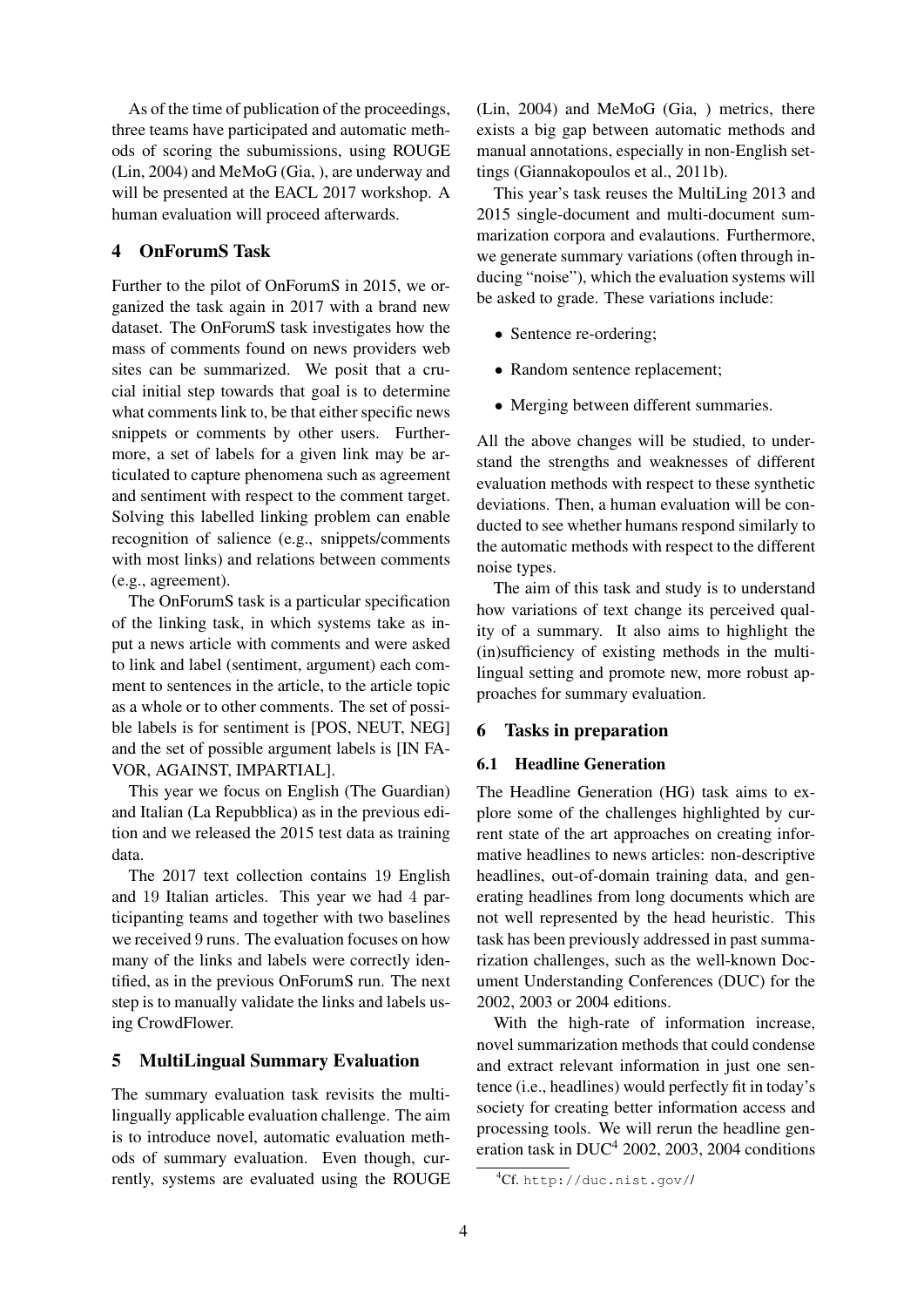in order to create comparable results, and determine to what extent the techniques and methods have improved with respect to former participants.

Moreover, we will encourage multilingual or cross-lingual approaches able to generate headlines for at least two languages. We expect to make available a large set of training data for headline generation, and create evaluation conditions to objectively assess and compare different approaches.

#### 6.2 Call Centre Conversation Summarization

The Call Centre Conversation Summarization (CCCS) task — run for the first time as a pilot task in 2015 — consists in automatically generating summaries of spoken conversations in the form of textual synopses that shall inform on the content of a conversation and might be used for browsing a large database of recordings. As in CCCS 2015, participants to the task shall generate abstractive summaries from conversation transcripts that inform a reader about the main events of the conversations, such as the objective of the participants and how they are met. Evaluation will be performed by ROUGE-like measures based on human-written summaries as in CCCS 2015, and — if possible — will be coupled by manual evaluation, depending on the funding we can secure for the task.

### 7 Conclusion

This year MultiLing covers a number of challenging problems related to summarization. In the proceedings (and the addendum) one can find various methods using deep learning and word embeddings, topic modeling, optimization and other approaches to achieve summarization and summary evaluation across settings.

The rest of the proceedings will allow the reader to examine interesting challenges related to abstractive summarization, argument labeling, multigenre, multi-document and query-based summarization. They will also identify and attemp to tackle important challenges related to summary evaluation beyond English.

We hope that the conclusion of the tasks after the workshop will provide the grounds for further research and open systems development, revising and improving the way summarization is modeled, faced, evaluated and implemented in the years to come.

#### 8 Acknowledgements

This work was supported by project MediaGist, EUs FP7 People Programme (Marie Curie Actions), no. 630786, MediaGist.

#### **References**

- Steven Bird, Ewan Klein, and Edward Loper. 2009. *Natural language processing with Python: analyzing text with the natural language toolkit*. " O'Reilly Media, Inc.".
- Sashka T. Davis, John M. Conroy, and Judith D. Schlesinger. 2012. OCCAMS - an optimal combinatorial covering algorithm for multi-document summarization. In *12th IEEE International Conference on Data Mining Workshops, ICDM Workshops, Brussels, Belgium, December 10, 2012*, pages 454– 463.
- Michael Elhadad, Sabino Miranda-Jiménez, Josef Steinberger, and George Giannakopoulos. 2013. Multi-document multilingual summarization corpus preparation, part 2: Czech, hebrew and spanish. *MultiLing 2013*, page 13.
- Benoit Favre, Evgeny Stepanov, Jérémy Trione, Frédéric Béchet, and Giuseppe Riccardi. 2015. Call centre conversation summarization: A pilot task at multiling 2015. In *16th Annual Meeting of the Special Interest Group on Discourse and Dialogue*, page 232.
- Summarization system evaluation variations based on n-gram graphs.
- George Giannakopoulos, Mahmoud El-Haj, Benoit Favre, Marina Litvak, Josef Steinberger, and Vasudeva Varma. 2011a. Tac2011 multiling pilot overview. In *TAC 2011 Workshop*.
- George Giannakopoulos, Mahmoud El-Haj, Benoit Favre, Marina Litvak, Josef Steinberger, and Vasudeva Varma. 2011b. Tac2011 multiling pilot overview. In *TAC 2011 Workshop*.
- George Giannakopoulos, Jeff Kubina, John M. Conroy, Josef Steinberger, Benoit Favre, Mijail Kabadjov, Udo Kruschwitz, and Massimo Poesio. 2015. Multiling 2015: Multilingual summarization of single and multi-documents, on-line fora, and call-center conversations. In *SIGDIAL 2015*.
- George Giannakopoulos. 2013. Multi-document multilingual summarization and evaluation tracks in acl 2013 multiling workshop. In *Proceedings of the MultiLing 2013 Workshop on Multilingual Multidocument Summarization*, pages 20–28.
- Mijail Kabadjov, Josef Steinberger, Emma Barker, Udo Kruschwitz, and Massimo Poesio. 2015. Onforums: The shared task on online forum summarisation at multiling'15. In *Proceedings of the 7th*